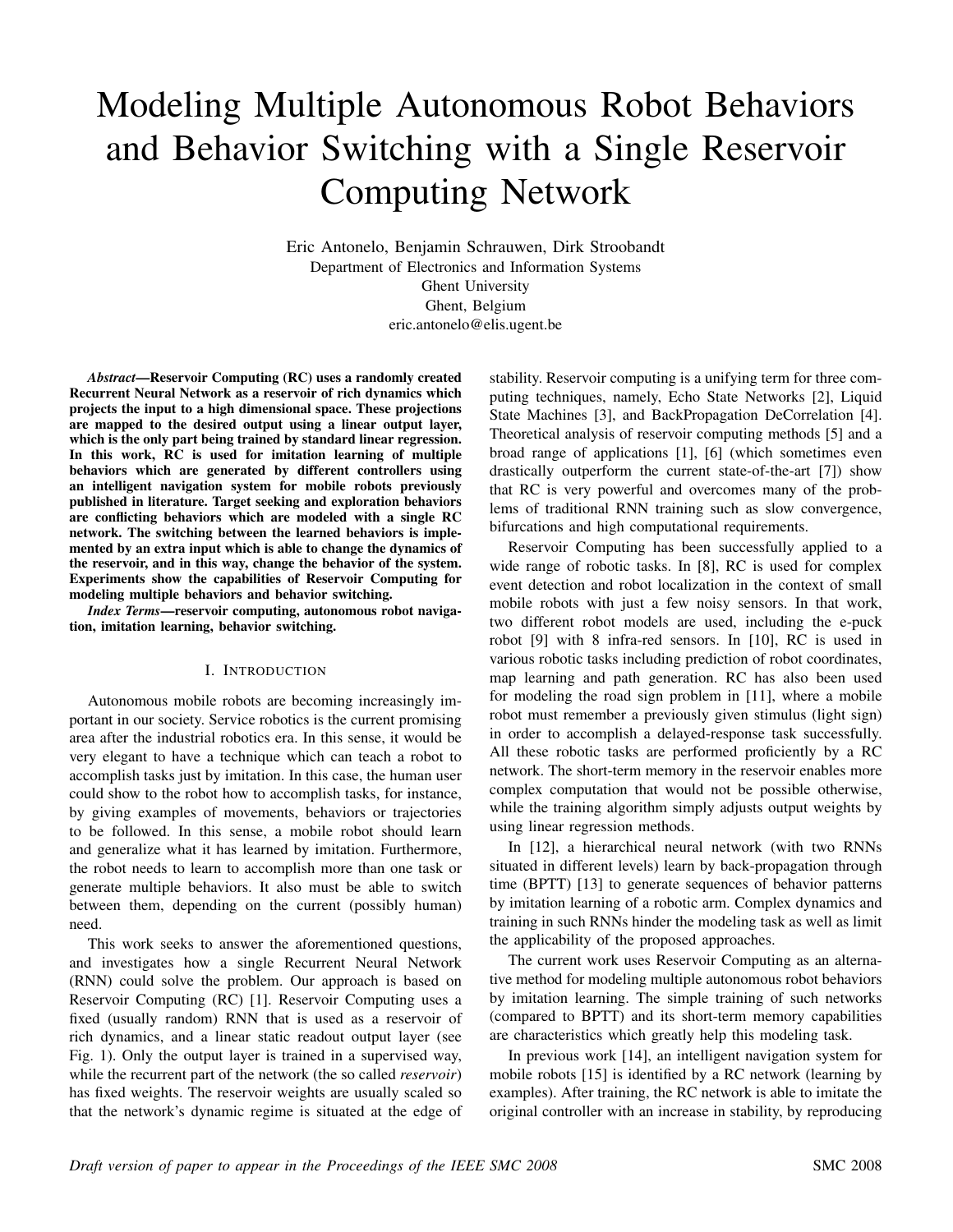obstacle avoidance and target seeking behaviors. However, it is not modeled to simultaneously learn different teacher controllers generating conflicting behaviors (as we will study in this work). These teacher robot controllers will be constructed using different versions of an intelligent navigation system for mobile robots [15]. Each teacher controller provides examples of navigation strategies which will be used for training a single RC network. The first teacher controller performs exploration of the environment ignoring the existent targets whereas the second teacher controller seeks and captures targets in the environment, avoiding collision with obstacles. These two behaviors are conflicting behaviors, generated by distinct teacher controllers, which will be learned by a single RC network. The resulting RC-based robot controller will be able to navigate in the environment and accomplish tasks according to the currently selected behavior. The conflicting behaviors are represented in a distributed way in the network. Furthermore, the behavior switching is simply modeled as an extra input to the network, which tells what behavior should be selected.

This paper will show that Reservoir Computing is a promising technique in robotics, that can be readily applied to multiple behavior modeling and presents a reliable and easy way of switching between learned behaviors.

# II. RESERVOIR COMPUTING

The RC network model used in this work follows the Echo State Network (ESN) approach [2]. An ESN is composed of a discrete hyperbolic-tangent RNN (i.e., the reservoir) and a linear readout output layer which maps the reservoir states to the desired output (Fig. 1). The general state update equation for the nodes in the reservoir and the readout output equation are as follows:

$$
\mathbf{x}(t+1) = f\left(\mathbf{W}_{\mathrm{r}}^{\mathrm{r}}\mathbf{x}(t) + \mathbf{W}_{\mathrm{i}}^{\mathrm{r}}\mathbf{u}(t) + \mathbf{W}_{\mathrm{o}}^{\mathrm{r}}\mathbf{y}(t) + \mathbf{W}_{\mathrm{b}}^{\mathrm{r}}\right) \tag{1}
$$

$$
\mathbf{y}(t+1) = \mathbf{W}_{r}^{\mathrm{o}}\mathbf{x}(t+1) + \mathbf{W}_{i}^{\mathrm{o}}\mathbf{u}(t) + \mathbf{W}_{\mathrm{o}}^{\mathrm{o}}\mathbf{y}(t) + \mathbf{W}_{\mathrm{b}}^{\mathrm{o}} \quad (2)
$$

where:  $\mathbf{u}(t)$  denotes the input at time t;  $\mathbf{x}(t)$  represents the reservoir state;  $y(t)$  is the output; and  $f() = \tanh()$  is the hyperbolic tangent activation function (most common type of activation function used for ESNs). The weight matrices W represent the connections between the nodes of the network (where  $r, i, o, b$  denotes reservoir, input, output, and bias, respectively). All weight matrices to the reservoir (denoted as  $W<sup>r</sup>$ ) are initialized randomly (represented by solid arrows in Fig. 1), while all connections to the output (denoted as  $W_1^{\circ}$ ) are trained (represented by dashed arrows in Fig. 1). The initial state is set to  $\mathbf{x}(0) = \mathbf{0}$ .

However, we do not use the output feedback to the reservoir because the problems in this work do not require a very longterm memory:

$$
\mathbf{x}(t+1) = f(\mathbf{W}_{r}^{r}\mathbf{x}(t) + \mathbf{W}_{i}^{r}\mathbf{u}(t) + \mathbf{W}_{b}^{r}).
$$
 (3)

The output calculation gets simpler because we do not use the direct connections from input to output neither the connections from output to output:

$$
\mathbf{y}(t+1) = \mathbf{W}_{\mathrm{r}}^{\mathrm{o}} \mathbf{x}(t+1) + \mathbf{W}_{\mathrm{b}}^{\mathrm{o}}.
$$
 (4)



Fig. 1. Reservoir Computing network. The reservoir is a dynamical system of recurrent nodes. Solid lines represent connections which are fixed. Dashed lines are the connections which can be trained.

Each element of the connection matrix  $W_r^r$  is drawn from a normal distribution with mean 0 and variance 1. The randomly created  $W_{r}^{r}$  matrix is rescaled such that the system is stable and the reservoir has the echo state property (i.e., it has a fading memory [5]). This can be accomplished by rescaling the matrix so that the spectral radius  $|\lambda_{max}|$  (the largest absolute eigenvalue) of the linearized system is smaller than one [5]. Standard settings of  $|\lambda_{max}|$  lie in a range between 0.7 and 0.98 [16]. In this work we scale all reservoirs  $(\mathbf{W}_{r}^{r})$  to a spectral radius of  $|\lambda_{max}| = 0.9$  which is an arbitrarily chosen value (the optimization of the spectral radius for each experiment was not necessary because the changes in performance were not very significant).

An ESN without output feedback is inherently stable due to the echo state property [5]. However, with nonzero output feedback, stability can not be always guaranteed. A formal analysis of the stability of the ESN in this case is challenging. Nevertheless, stabilizing solutions include the use of regularization techniques such as the addition of state noise during training [16].

Next, consider the following notation:  $n_i$  is the number of inputs;  $n_r$  is the number of neurons in the reservoir;  $n_o$  is the number of outputs.

The imitation learning process uses training data from two teacher controllers. Consider that the data (robot sensors and actuators) obtained from both controllers are concatenated into a single dataset and that the total number of time samples is  $n<sub>s</sub>$ . Training is performed using linear regression (least squares) on reservoir states. For this, the reservoir is driven by an input sequence  $\mathbf{u}(1), \ldots, \mathbf{u}(n_s)$  (robot sensors) which yields a sequence of states  $x(1),...,x(n_s)$  using (3). In this process, state noise can be added to (3) for regularization purposes, although the current task does not need it because the sensors and actuators from the teacher robot controllers are already noisy. The generated states are collected row-wise into a matrix M of size  $n_s \times (n_r + 1)$  where the last column of M is composed of 1's (representing the bias). The desired teacher outputs (robot actuators) are collected row-wise into a matrix  $\hat{\mathbf{Y}}$ . Then, the readout output's matrix  $\mathbf{W}_{\text{rb}}^{\text{o}}$  (i.e., the columnwise concatenation of  $\mathbf{W}_{r}^{\circ}$  and  $\mathbf{W}_{b}^{\circ}$ ) of size  $(n_r + 1) \times n_o$  is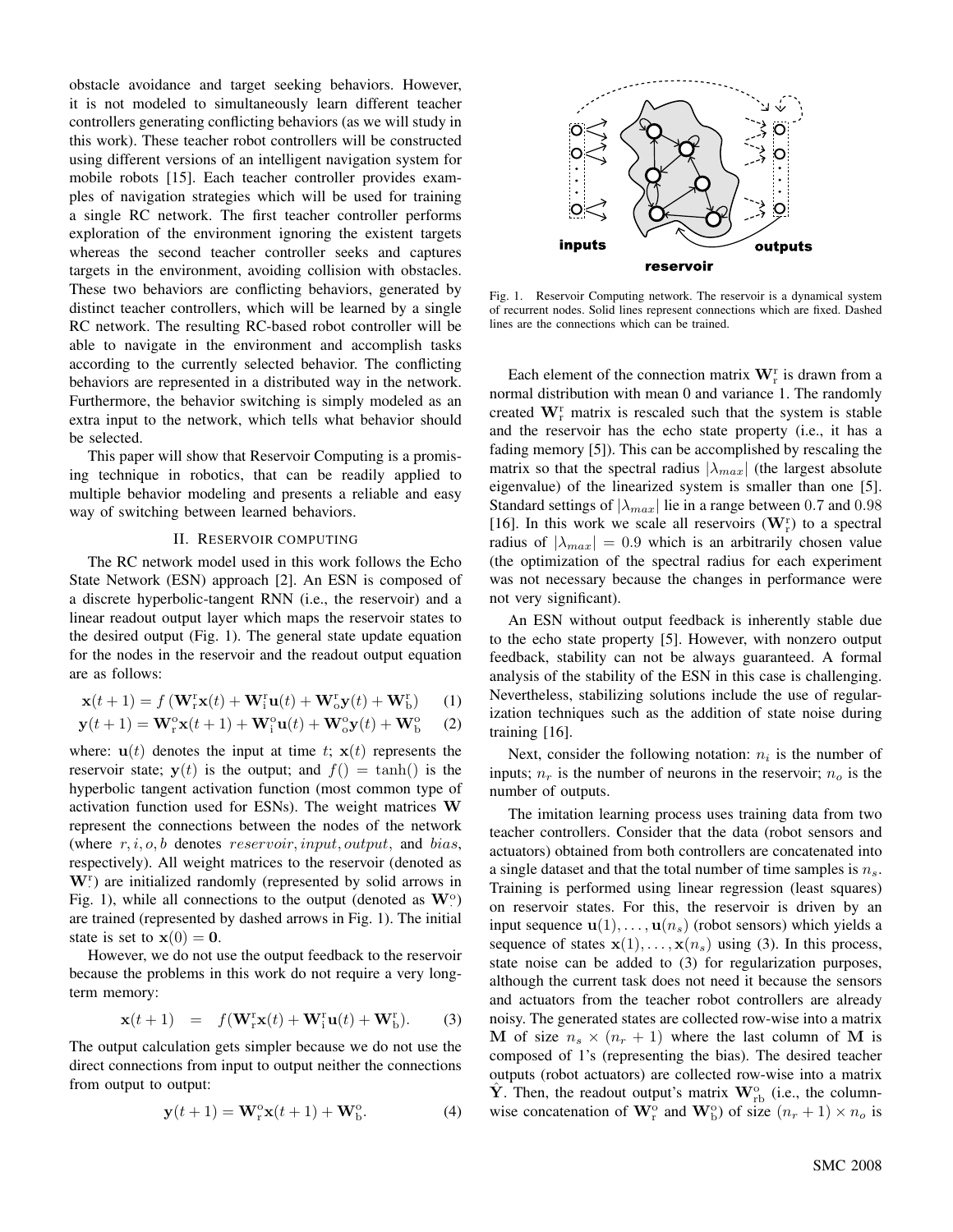

Fig. 2. Robot model from SINAR simulator.

created by solving (in the mean square sense):

$$
\mathbf{MW}_{\mathrm{rb}}^{\mathrm{o}} = \hat{\mathbf{Y}} \tag{5}
$$

$$
\mathbf{W}_{\rm rb}^{\rm o} = (\mathbf{M}^\top \mathbf{M})^{-1} \mathbf{M}^\top \hat{\mathbf{Y}} \tag{6}
$$

Note that the other matrices  $(\mathbf{W}_{r}^{r}, \mathbf{W}_{i}^{r}, \mathbf{W}_{b}^{r})$  are not trained at all. The last two matrices (connections from input/bias to reservoir) are configured in Section IV. The learning of the RC network is a fast process without local minima. Once trained, the resulting RC-based system can be used for realtime operation on moderate hardware since the computations are very fast (only matrix multiplications of small matrices).

The Normalized Mean Square Error (NMSE) is used as a performance measure in this work and is defined as:

$$
\text{NMSE} = \frac{\langle (y_d - y)^2 \rangle}{\sigma_{y_d}^2} \tag{7}
$$

where the numerator is the mean square error of the output  $y$ and the denominator is the variance of desired output  $y_d$ .

## III. ROBOT MODEL

We use a robot model that is part of the 2D SINAR simulator [15] in the following experiments. Its simulation environment generates the data necessary for training the RC networks. The environment of the robot is composed of several objects, each one of a particular color. Obstacles (repulsive objects) have the blue color whereas targets (attractive objects) have the yellow color. The robot model is shown in Fig. 2. The robot interacts with the environment by distance and color sensors; and by one actuator which controls the movement direction (turning). Seventeen (17) sensor positions are distributed uniformly over the front of the robot (from -90◦ to +90◦ ). Each position holds two virtual sensors (for distance and color perception) [15]. The distance sensors are limited in range (i.e., they saturate for distances greater than 300 distance units (d.u.)) and are noisy (they exhibit Gaussian noise on their readings, generated from  $N(0, 0.01)$ ). A value of 0 means near some object and a value of 1 means far or nothing detected. At each iteration the robot is able to execute a direction adjustment to the left or to the right in the range [0, 15] degrees and the speed is constant (0.28 distance units (d.u.)/s) (summary in Table I).

The SINAR model (based on [15]) is an intelligent navigation system composed of hierarchical neural networks which learn by classical reinforcement learning algorithms. The system learns to seek targets and avoid obstacles as the robot interacts with the environment (by colliding against obstacles and by capturing targets in the environment). It also learns to distinguish targets and obstacles (which present distinct colors) by associating their respective colors to attraction or repulsion behaviors (see [15], [17]). From now on, the controllers obtained from this model will be called INASY (Intelligent autonomous NAvigation SYstem).

The INASY controllers will provide examples of navigation trajectories to a RC-based robot controller which will be called RECNA (REservoir Computing NAvigation system) from now on. The samples collected from INASY controllers (distance and color sensors, and actuators) are used to train the RECNA controller in a Matlab environment using the RCT Toolbox<sup>1</sup> [1]. The experimental setup is given in the following section.

#### IV. MODELING MULTIPLE BEHAVIORS

In [14], an intelligent navigation system for mobile robots (the INASY) is identified by a RC network (learning by examples). The resulting RC-based controller generalizes for different environments, being able to navigate efficiently in all of them (avoiding obstacles and capturing targets).

The current work investigates how a single reservoir can learn multiple and conflicting robot behaviors simultaneously. Furthermore, we also need to have an efficient switching mechanism between the learned behaviors. In this section, we will train a RC network to reproduce the following robot behaviors: Environment Exploration (EE) and Target Seeking (TS). The EE behavior makes the robot explore the environment but ignoring the targets, while the TS behavior makes the robot seek and capture targets in the environment.

The environments used for the experiments are shown in Fig. 3. The first environment is composed of a (blue) corridor with two (yellow) targets (the targets are striped in the figure for clarification). During simulation, the robot keeps navigating through the corridor and, if desired (i.e., for the TS behavior), captures the targets (that are sequentially put back in the same locations).

The EE and TS behaviors are generated by distinct INASY controllers because they are conflicting behaviors. As the EE behavior ignores the targets in the environment, the respective INASY controller (that generates EE behavior) learned to avoid blue objects as well as yellow objects (Fig. 4(a)). On the other hand, the INASY controller that generates the TS behavior learned to avoid blue objects as well as to seek yellow objects as usual (Fig. 4(b)). See Table II for a summary. So,

<sup>1</sup>This is an open-source Matlab toolbox for Reservoir Computing which is freely available at http://www.elis.ugent.be/rct

TABLE I ROBOT MODEL

| No. Dist. Sensors    | 17                 |
|----------------------|--------------------|
| No. Color Sensors    | 17                 |
| Range of Dist. Sens. | 300 d.u.           |
| Noise on sensors     | N(0,0.01)          |
| Speed                | 0.28 d.u./timestep |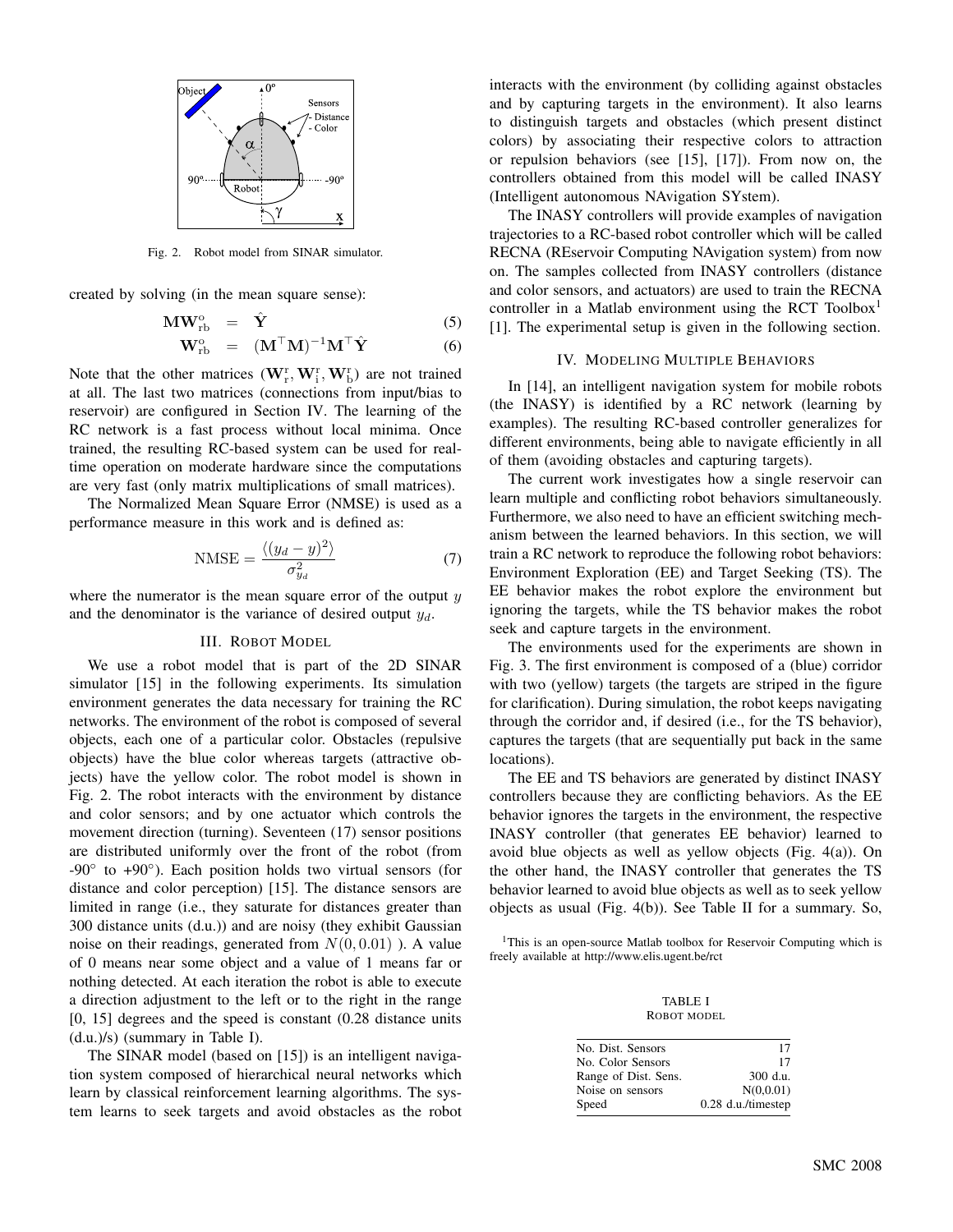

Fig. 3. Environments used for the experiments in this work. Initially, both targets are visible. After the robot captures one target, the other target is put back to its original location, making at least one target always visible. (a) Small environment with two targets and one robot. (b) Big environment with two targets and a robot.



Fig. 4. Example of navigation trajectories of INASY controllers in environment E1. (a) EE exploratory behavior. (b) TS target seeking behavior.

there are two teacher INASY controllers used for generating training data and one RECNA controller which will learn the conflicting navigation strategies from these INASY controllers.

In the following, we recorded the sensory and actuator samples of INASY controllers in two stages. In the first stage, the controller with EE behavior steers the robot in environment E1 (Fig. 3), exploring the environment and ignoring targets (as they were obstacles). All sensory inputs and actuators are recorded. In the second stage, the controller with TS behavior steers the robot in the same environment E1, but now generating a different trajectory towards the targets. Each stage lasted 22.500 timesteps, summing up 45.000 timesteps in total.

After getting the data which represent both behaviors individually, we will train a single RC network to reproduce these two behaviors. The RC-based navigation system (RECNA)

TABLE II TYPE OF BEHAVIORS

| Behavior<br>Type |                       | Avoids            |  |  |
|------------------|-----------------------|-------------------|--|--|
| FF.              | Exploratory           | Obstacles/Targets |  |  |
| TS               | <b>Target Seeking</b> | <b>Obstacles</b>  |  |  |



Fig. 5. Results for environment E1. (a) The coordinates of the robot are shown for 20.000 timesteps during the testing. The solid and dashed lines are the x and y coordinates, respectively. Vertical gray lines represent the moments of behavior switching. (b) The corresponding trajectory of the robot in the Cartesian map. The solid black (gray) line represents the timesteps in which the selected behavior is the EE (TS) behavior.

learns by imitating INASY controllers [14]. However, the RECNA system will have to learn two distinct controllers (or behaviors) in one shot, and it should be able to switch between behaviors. In order to do that, an extra input is added to the RECNA controller, representing the behavior to be *selected*. If this extra input is zero (one), then the EE (TS) behavior is selected.

In the following, the parameter configuration for the RC network (of the RECNA controller) is presented. The inputs to the network are 17 distance sensors, 17 color sensors, plus 1 input for behavior selection (total of 35 inputs). The reservoir size is 600 neurons. The readout layer has 1 output unit which corresponds to the turning (direction adjustment) robot actuator (the robot has constant velocity). The connection matrix from input/bias to the reservoir  $(\mathbf{W}_{i}^{r}, \mathbf{W}_{b}^{r})$  is initialized to -0.2, 0.2 and 0 with probabilities 0.1, 0.1 and 0.8, respectively. This parameter setting for weight matrices is not critical for the experiments.

After setting up the RC network, it was trained with the data of 45.000 timesteps (as mentioned before), of which half of the observations considered an extra input of 0 for EE behavior, and the other half considered an extra input of 1 for TS behavior. The training was done offline and in one shot using (6). After learning, the RECNA controller was evaluated in two environments. The results for environment E1 are shown in Fig. 5. The run takes 20.000 timesteps. At each 5.000 timesteps, the behavior is switched from EE to TS or viceversa. Note that every switching implies a waiting time of 15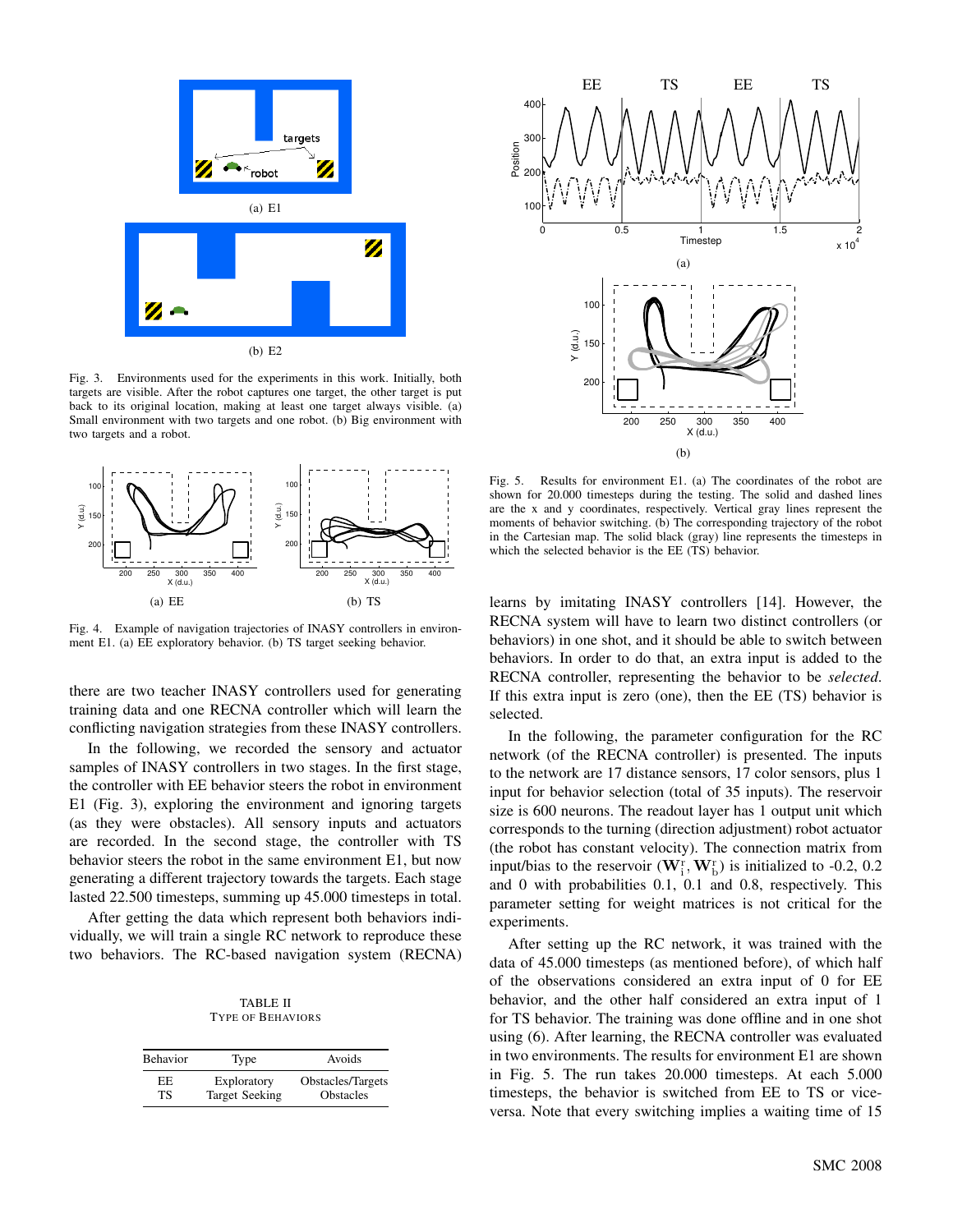

Fig. 6. Reservoir states for the RECNA controller in environment E1. The plot shows six randomly chosen states from the reservoir. Vertical lines represent the moments in which the behavior switches.

timesteps in which the robot stays still so that a short reservoir transient takes place. After this switching interval, the reservoir is ready to drive the robot according to the selected behavior. Fig. 5(a) shows the coordinates of the robot during the run (vertical lines represent the moment of switching the behavior). As we can note, the behaviors are very well defined in their respective time interval. The trajectory of the robot changes as soon as the switching occurs and a target is localized. Fig. 5(b) shows the corresponding robot trajectory for the considered robot run. The black (gray) trajectory corresponds to the time interval in which the EE (TS) behavior was selected.

The reservoir works like a rich temporal kernel which projects the input to a high dimensional dynamic space. Fig. 6 shows six randomly selected states from the reservoir when the RECNA controller was driving the robot in environment E1. It is possible to observe that the dynamics of the reservoir changes at each moment of behavior switching (given by the vertical lines in the figure). By only changing a input from 0 to 1 or vice-versa, we were able to change the dynamics of the reservoir, and consequently the behavior of the robot.

Table III shows the results for different number of neurons  $(n_r)$  in the reservoir. Each line in the table presents the mean values of the: training error (NMSE, as defined in (7)), training time, number of target captures and number of collisions, for 5 robot runs each of 20.000 timesteps. Each robot run is accomplished with a different stochastically generated reservoir. The training time includes the time to generate the matrix M and to calculate (6) (using an Intel Core2 Duo processorbased system). During a robot run, there are 3 switching moments like in Fig. 5. The last column of the table presents the percentage of successful runs (out of 5 for each line). We can observe that as the reservoir have more neurons, the performance of the resulting RECNA controller increases (i.e., by decreasing the number of collisions), although the training time also increases. For reservoirs containing more than 400 neurons, we always get a stable RC-based controller which can perform the selected task (EE or TS) reliably. Although smaller reservoirs are not always stable for this task, it is possible to search for the best generated reservoir and use it on the navigation task.

To test the generalization capabilities of the RECNA con-

TABLE III RESULTS FOR DIFFERENT SIZE OF RESERVOIRS - ENVIRONMENT E1

| No. Neurons<br>$(n_r)$ | Training<br>NMSE | Training<br>Time $(s)$ | No. Target<br>Captures | No.<br>Collisions | Correct<br>behavior |
|------------------------|------------------|------------------------|------------------------|-------------------|---------------------|
| 100                    | 0.88             |                        | 12                     | 20.6              | 40 %                |
| 200                    | 0.85             | Q                      | 12.2                   | 11                | 80 %                |
| 400                    | 0.82             | 25                     | 11.8                   | 0.8               | $100\%$             |
| 600                    | 0.80             | 60                     | 12.6                   | 0.6               | $100\%$             |



Fig. 7. Results for generalization capabilities in environment E2. (a) The coordinates of the robot are shown for 20.000 timesteps during the testing. The solid and dashed lines are the x and y coordinates, respectively. Vertical gray lines represent the moment of behavior switching. (b) The corresponding trajectory of the robot in the Cartesian map. The solid black (gray) line represents the timesteps in which the selected behavior is the EE (TS) behavior.

troller, we consider a new environment (E2), different from the training environment (E1). Environment E2 (Fig. 3) is bigger than E1, and has two targets, one located in the lower-left of the environment and another in the upper-right of the environment. The results are shown in Fig. 7. We can note that the RECNA controller generalizes very well, by exploring the environment when EE behavior is turned on and capturing targets when the behavior switches to TS.

In this work, we have shown that we can easily imitate behaviors with RC networks. We record examples of navigation trajectories with the robot sensors and actuators, and train a Reservoir Computing network on this dataset in a supervised way. After this, the RC network performs very similarly to the original controller in the same environment and also in new environments. Fig. 8 shows the output of the original controller and of the RC-based controller. We can observe that the output of the RC network is much less noisy than the output of the teacher (INASY) controller [14].

Feedforward networks like the Multi-Layer Perceptron (MLP) are not well suited for this task of modeling multiple